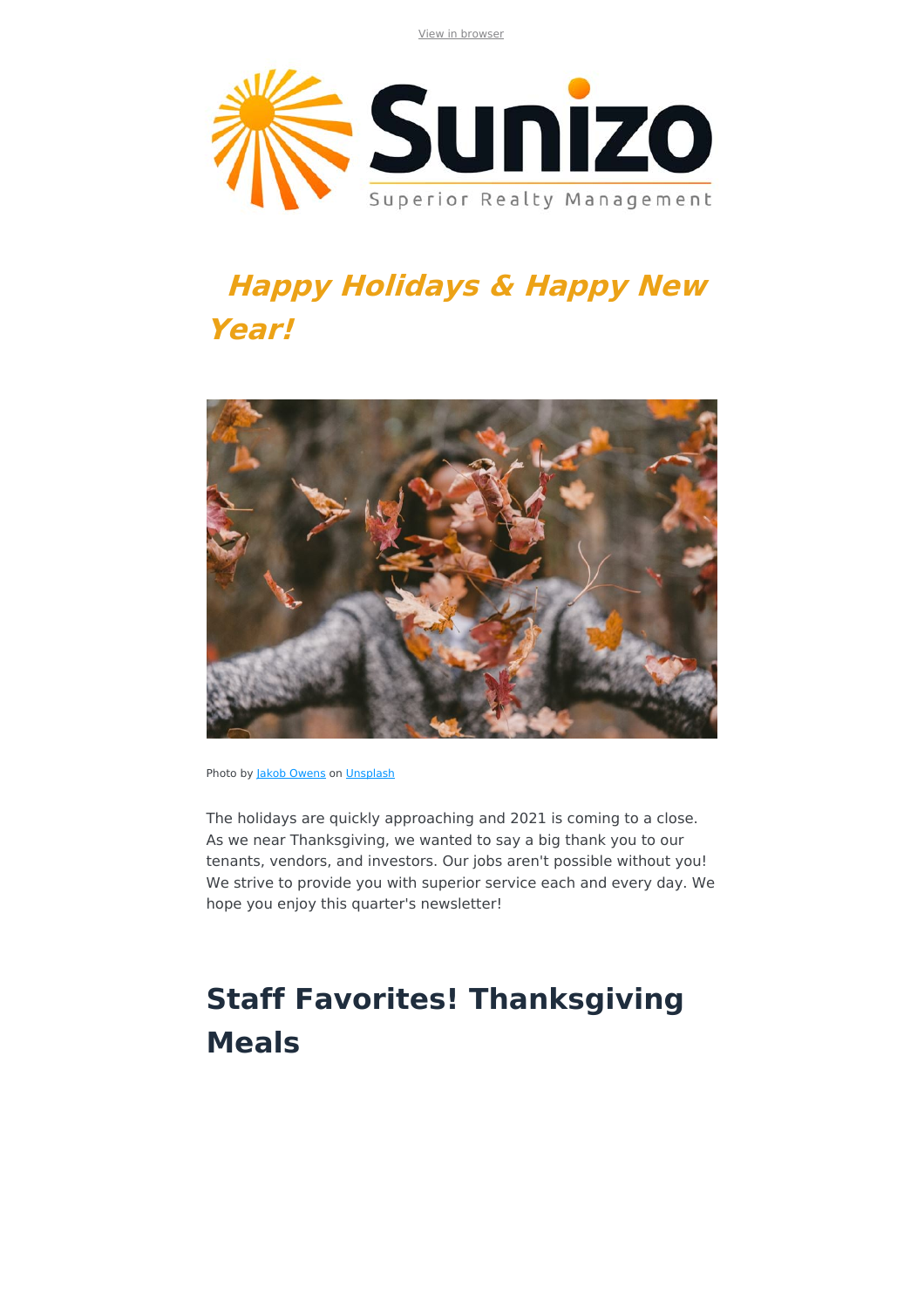

Photo courtesy: Photo by **Element5** Digital on *Unsplash* 

We know many of you are getting excited for your favorite meals, or are already starting to prep for them. Here are just some of our staff's favorites!

**Sweet Canned Yams**

**Green Bean Casserole**

**Pumpkin Crisp**

**Smoked Turkey (from Tyler, Texas!)** 

**Mom's Stuffed Turkey**

**Pumpkin Pie with Grandma's Crust** 

What is your favorite dish around the holiday season?

### **Tenant Spotlight: In the mood for BBQ!**

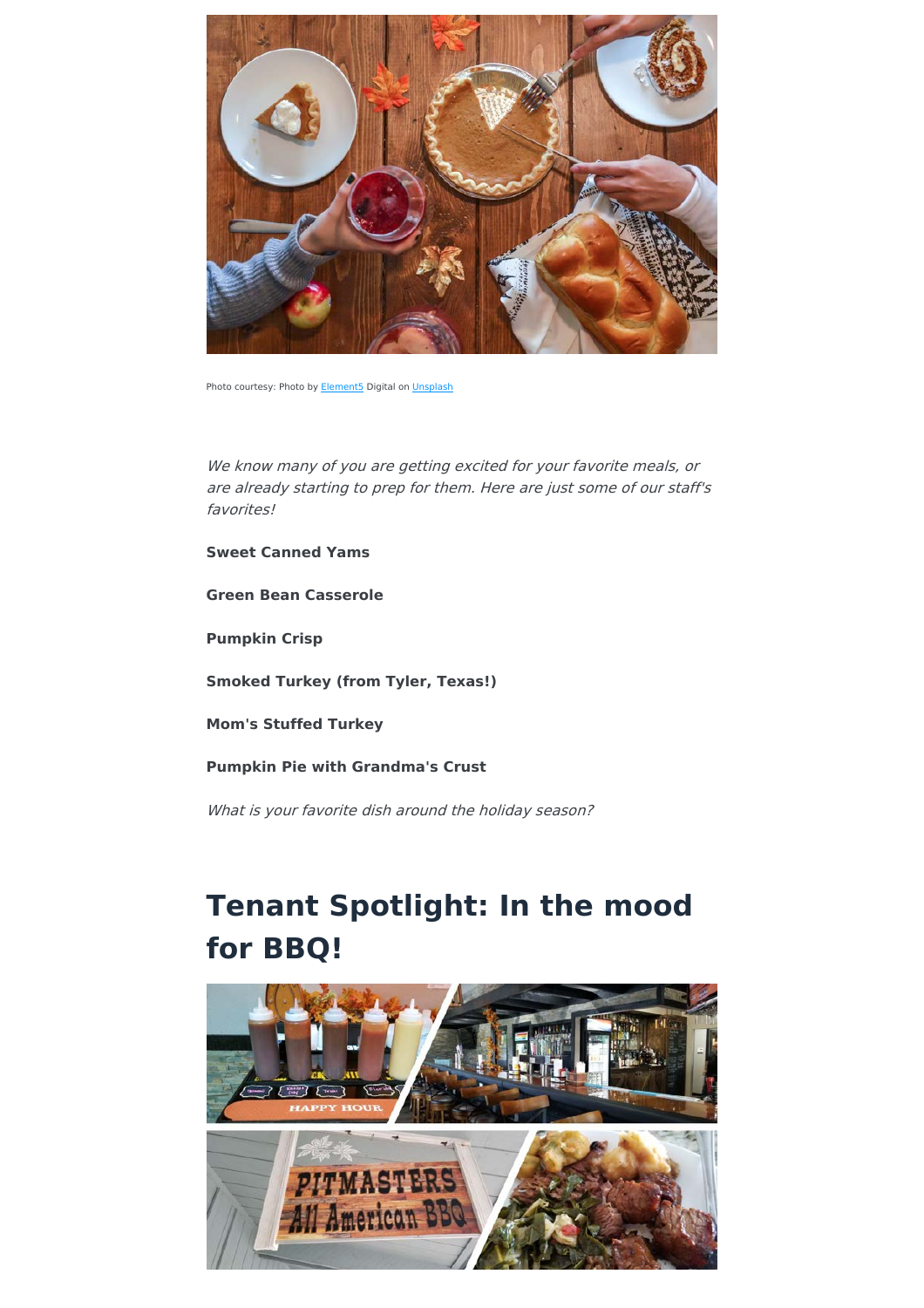If you are in the mood for BBQ, we have got a place for you! One of our commercial tenants located at 2200 Kings Highway in Port Charlotte, Florida recently opened up their new business, **Pitmasters**. The food is described as All American Barbecue.... and quess what?! They make their own delicious sauces. They've got salads, sandwiches/handhelds, and burgers too.

Some of their side dishes include collard greens, fried okra, and mashed potatoes.

You can get a one pound rib, burnt ends, brisket, pulled pork, chicken and catfish! You can even try the Piggy Mac Wrap.

Online ordering is coming soon!

Call (941)979-8805 for more delicious details!

Photo courtesy: Photo by Hello I'm Nik on [Unsplash](https://unsplash.com/)

Sunizo is preparing for changes coming in 2022! We may have a new look as we expand our commercial real estate services. Stay tuned for updates and additional information!

#### **Quarterly Property Focus**

#### **Changes Are Coming Soon**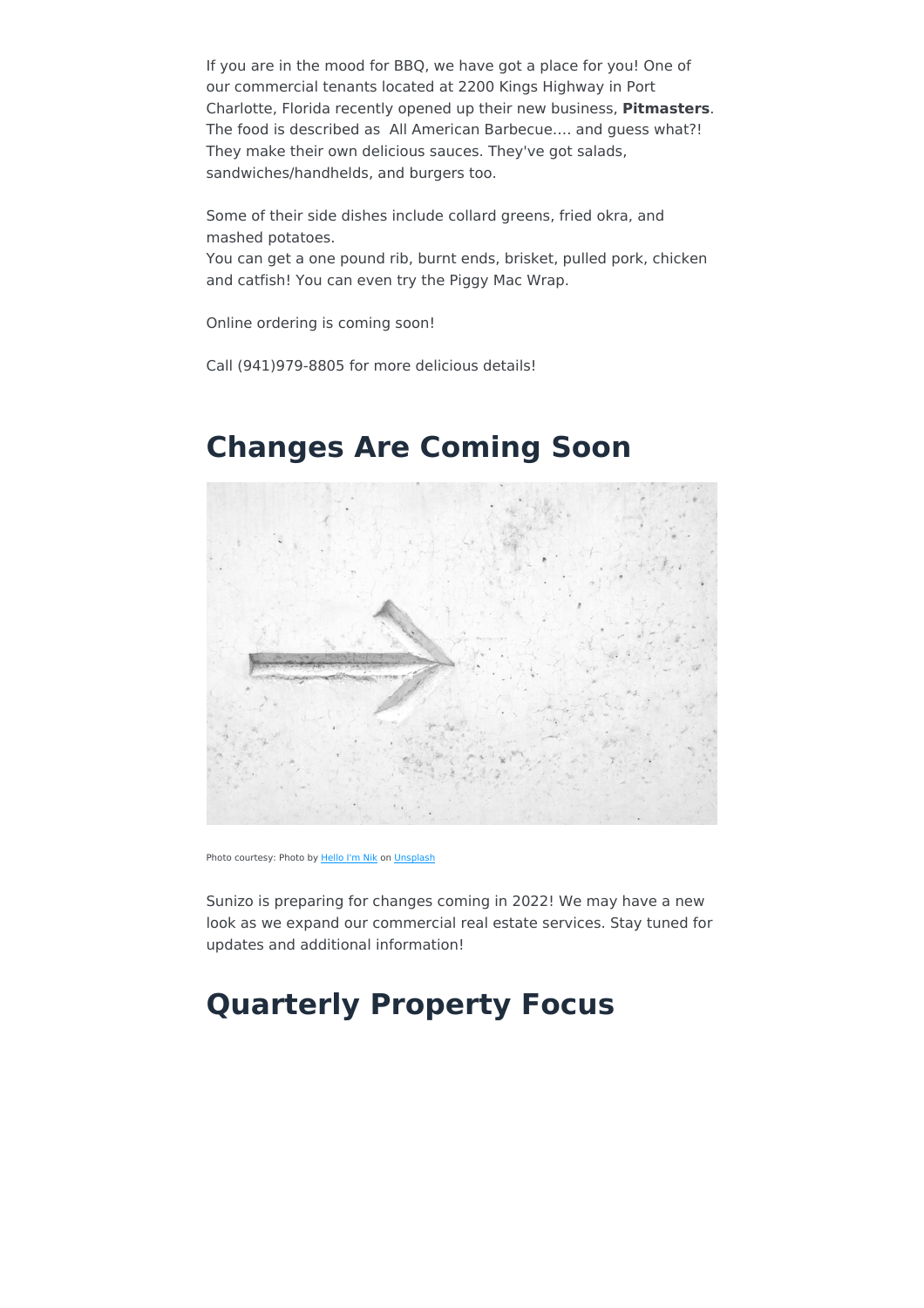

#### **270 Scientific Drive Peachtree Corners, GA 30092**

3,615 Sq. Ft | Office Space For Lease

The opportunities are endless in Peachtree Corners, Georgia from high performing schools and beautiful parks to innovation and exciting events. But these benefits are not just limited to residents and visitors, the City of Peachtree Corners has incentives in place to attract businesses, such as life science and technology industries.



If you have ever considered opening or relocating your business to Peachtree Corners, a prime location is available for a company to establish its impact right now. If you drive north on Technology Parkway, you will approach Scientific Drive where a captivating, but brief windy road will lead you to 270 Scientific Drive Peachtree Corners, Georgia. You will be stunned by the beauty of this wellmaintained property on your left. Inside this approximately 40,000square-foot flex building other businesses embark on their daily operations. As you enter the driveway, almost nearly in the center of this structure lies a 3,615-square-foot unit. It is complete with five offices, conference rooms, restrooms, storage rooms, electrical rooms, a reception area, and a kitchen/break room. Behind the doors, customizable opportunities in the form of tenant incentives are a possibility.